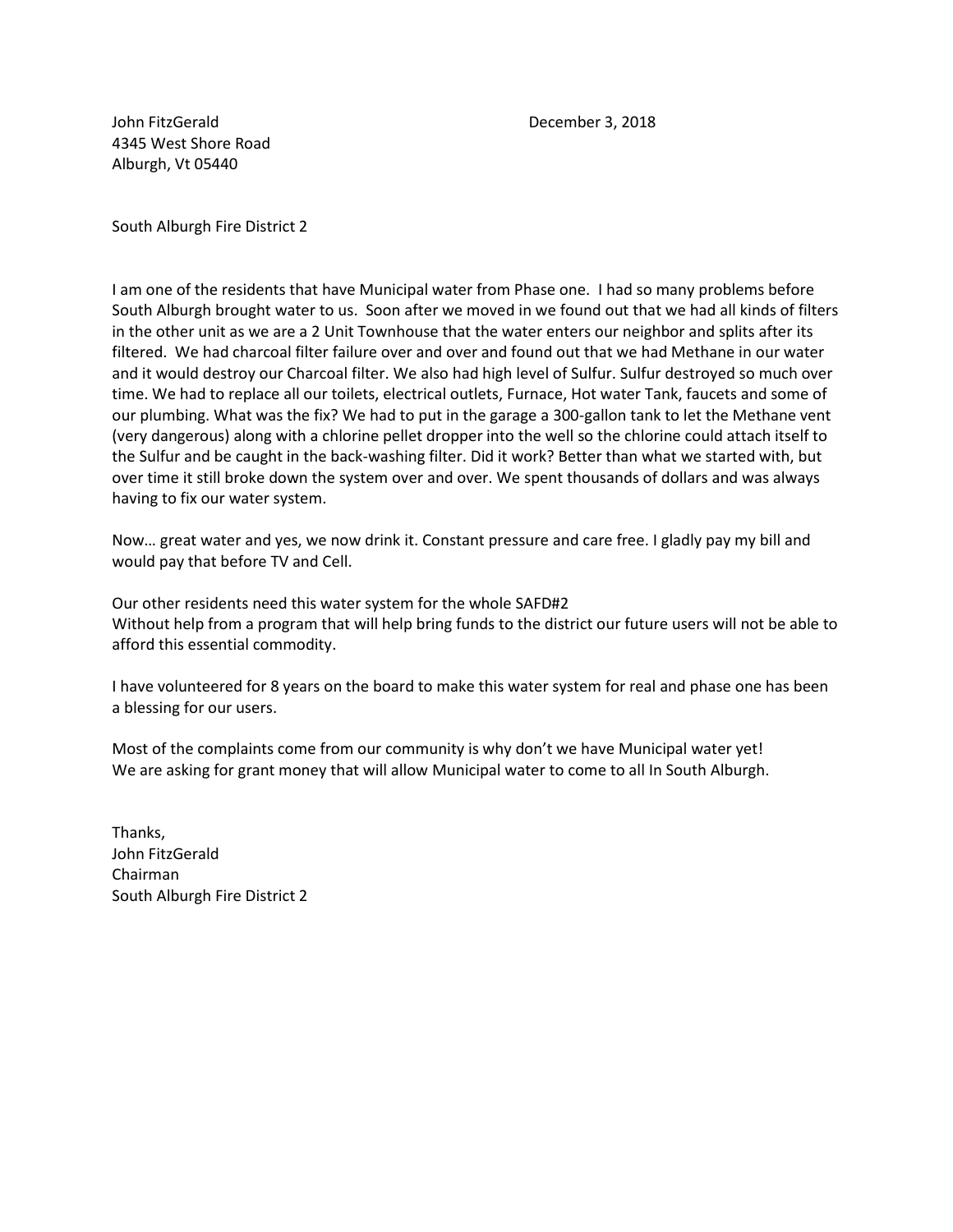From: Tony Speranza (802) 598-7160 50 South Cove Road Burlington VT 05401 Member, South Alburgh Fire District # 2 Board of Directors

Subject: Water & economic situation in Alburgh, Vermont.

We have been hearing about town water coming down our road since we built our home (92 Poor Farm Road, Alburgh VT 05440) about 30 years ago. Efforts are made with the best of intentions. Money is spent & unfortunately people come & go. As a BOD Member I've spent a lot of time talking to people in South Alburgh and summarized some comments at bottom.

People need clean, safe water. Alburgh is NOT a wealthy town. With no major employer in town, most people drive a long way to earn a living (expensive). As a Member of SAFD#2 I know we are all dedicated getting the most people town water at an affordable price.

I really like the Phase 2 redesign proposal by the D & K Team. It is affordable and spans the entire town. It is the best possible solution but will still will not serve all residents. Also, some people will not be able to afford to "hook up". It is my hope is we will attain the maximum Federal grant (75%) providing a "reasonable cost" (below \$100/month), allowing most people to hook-up and positioning SAFD#2 to consider a Phase 3 expansion, serving more residents.

Comments (by friends & neighbors):

- I wouldn't give that water (from lake) to my dog (gets bottled water only)
- I could NOT even take a shower after surgery can't risk an infection (lake water)
- I'd love to hook-up but I know I can't afford it
- I used to treat water (lake) with Chlorine, I can't get down the stairs so drink it "straight"
- My neighbor had to call the Fire Department  $-$  he hooked up a new well & had so much methane gas, he thought it was going to "blow up" (Point of the Tongue Road)
- Our shallow well ran out this past summer (many people said this)
- Lake water is bad but a deep well in Alburgh is worse, smells, can't drink it…
- Water from lake can be just gross & blue-green algae is scary
- Must be affordable, can't pay hundreds of dollars just for water
- $\bullet$  I just spent thousands of dollars putting in a new system, but it will fail sometime?
- We had to replace the entire system, cost more than \$12,000 & water bad
- Could not get mortgage w/o a deep well, drilling was waste of money, still use lake water
- I'm afraid the Kids will have friends over & someone will drink water & get sick
- We have zebra mussels, killed my pump & will probably wreck our plumbing in house?
- House still stinks (Sulphur) after spending thousands of dollars on treatment
- We have 3 stage water treatment still very bad
- Love town water but I can't afford it after paying my taxes (\$5,500), fixed income
- Had to put expensive sand filter out in the lake thousands of dollars
- Water from lake or well (deep) it all STINKS. Shallow wells run dry & is it safe?
- My neighbor can lite his kitchen water on FIRE (Poor Farm Road)
- Water stinks like Sulphur, even after all the money spent on treatment

Thanks…Tony (voting member of South Alburgh Fire District # 2 Board of Directors)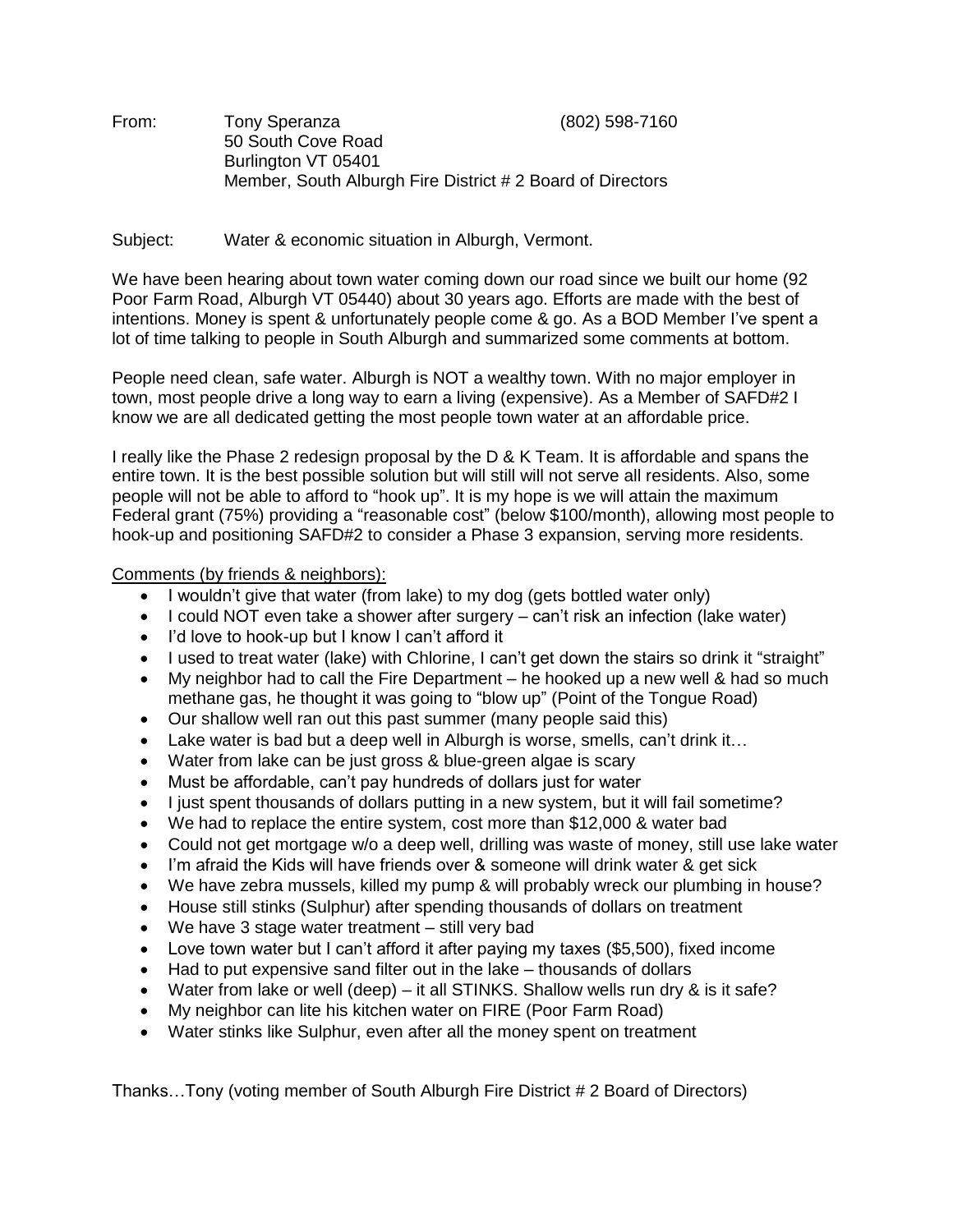## WATER SYSTEM HISTORY AND NEED FOR MUNICIPAL WATER

In 2004 when we started building our house in Alburgh, Vermont on Wagner Pt Rd, we were told by SAFD2 that municipal water would soon be available (within a year or two) so we decided to set up a temporary water system. We discussed this with neighbors, and were told that getting water from the lake could be a problem (freezing water line in winter, algae blooms in the summer that could give us green, undrinkable water, etc.). The majority of neighbors had wells and they told us that that was not always satisfactory either (well water contained hydrogen sulfide and methane, which required considerable and costly treatment to make it usable). For the short time we expected to need our own water source we chose the lake water system. We put the pump in the lake about 150 feet from shore, ran the water line back to the basement, and treated the incoming water with a large sand filter tank, a 5 micron paper filter tube, and then purified it with a UV light source. We put a 100 foot long heating cable inside the water line (100 feet just reaches the water line when the lake is at 95.0 feet deep) to try to protect the line from freezing in the winter. We also cover the exposed water line with bales of hay to further protect it from freezing.

All of this preparation has not led to a problem free system.

In 2010 our water pump was destroyed by filling up with zebra mussels. We had to replace the pump (we paid \$1000 for a new pump and installation), and had a zebra mussel filter installed to protect the pump (\$1200 for the filter, and \$425 per year (\$3400 total to now) thereafter to service the filter).

In 2011 when the lake reached record heights (103.2 feet) we continued drinking our water until my wife got very ill with gastro-intestinal problems and ended up spending 3 days in the hospital. We subsequently found that our water, even after treatment, had high levels of total coliform (up to greater than 200 MPN, most probable number) and e-coli (up to 60 MPN), which likely was the cause of my wife's health problem. For the next half year we boiled all water used for consumption. After bleaching our water treatment system and all the water pipes, replacing the UV lamp, adding the 5 micron paper filter tube, cleaning the quartz tube inside the UV unit, recharging the sand filter with new sand, etc. we finally got our water analysis back down to satisfactory levels of 0 MPN total coliform and 0 MPN e-coli.

In 2013 we had a water line break (\$390 to repair)

In Jan. 2016 we had a pump failure and water line break under the frozen lake (\$5400 to pay for four days of cutting ice and diving in frigid water and a new pump). In Feb 2016 we had another line break under the ice (\$1900 to repair)

In the summer of 2016 to help break our dependence on our lake water system we installed a 1000 gallon water tank in the garage and had it plumbed into our existing system. (\$2000 for the tank and installation). This got us through several short interruptions in our lake water system and through a 133 day outage when again we had a line break under the ice, which we